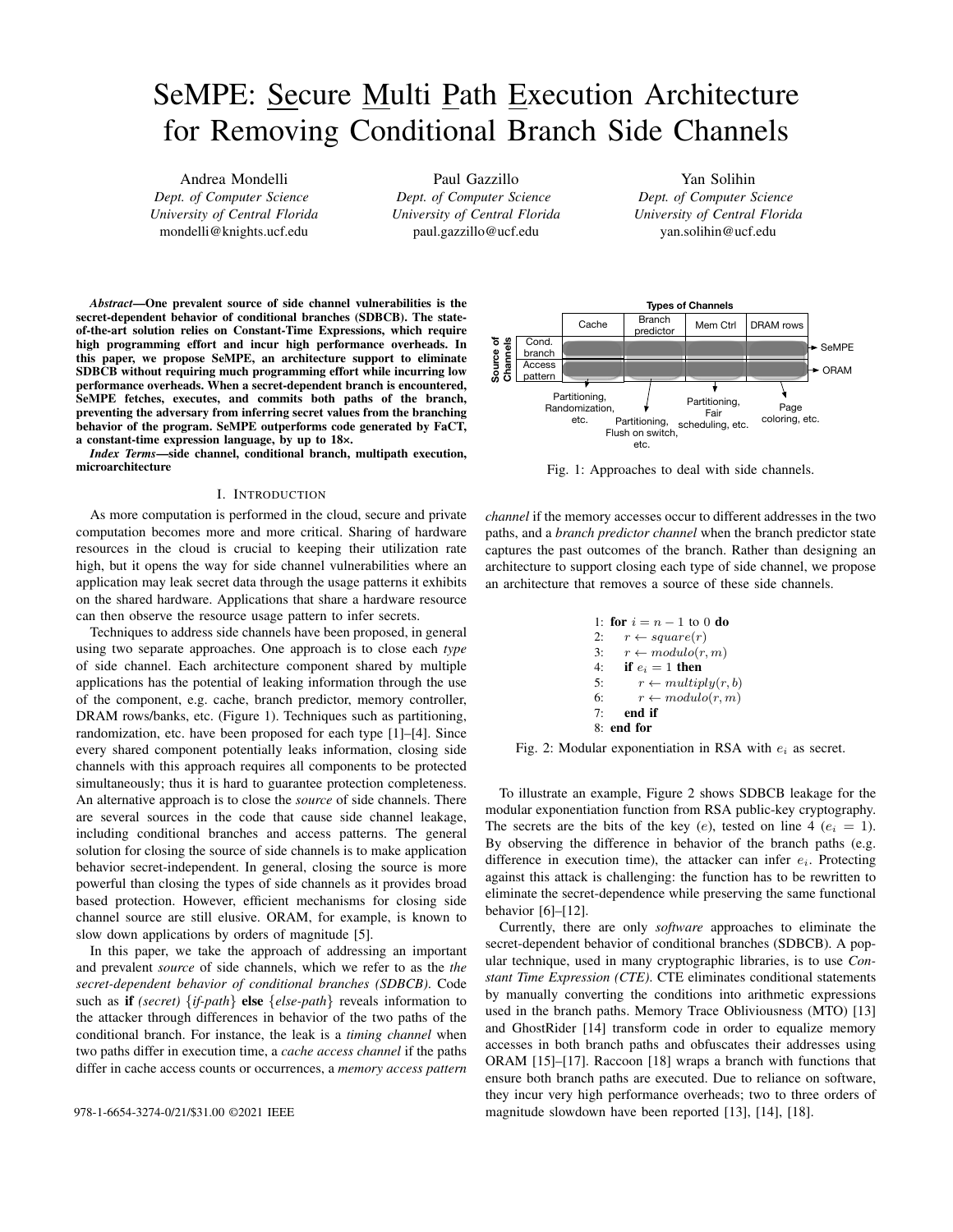To avoid the prohibitively high performance overheads of software solutions, we introduce *Secure Multi-Path Execution (SeMPE)*, a microarchitecture to eliminate SDBCB. SeMPE has the following unique benefits: (1) *low programming complexity* as only source annotations are required, (2) *low performance overhead*, (3) *simple architecture support*, and (4) *backwards compatibility* for binary compatibility with non-*SeMPE* architectures. SeMPE introduces architectural support for executing both paths of branch instructions to eliminate the secret-dependent behavior, thereby preventing an adversary from inferring secret values using any side channels.

Our approach uses new hardware extensions that can be utilized with minimal compiler support. SeMPE repurposes and builds on *dual-path execution* [19]–[21], originally proposed for improving the performance of hard-to-predict branches by speculatively executing both paths of a branch. Similarly, SeMPE fetches and executes all paths of a secret conditional branch. But, unlike prior dual-path execution architectures, SeMPE ensures that the execution of both paths is indistinguishable from running either path alone, thereby preventing a side channel leak of secret values. Achieving this security property requires major differences in the architectural design compared to traditional dual-path execution: an indistinguishable memory access pattern, an execution order independent of the branch condition, and the commit of all instructions of both paths. SeMPE introduces a new branching instruction, the Secure Jump (sJMP). When executed, the sJMP instruction pushes the destination address into a hardware Last-In-First-Out (LIFO) structure. When all the subsequent instructions have been committed, the pushed address is popped and used to set the Next Program Counter (nextPC), automatically executing the other branch of a secret-dependent conditional.

We evaluated the performance of our proposed architecture with both a set of microbenchmarks, for stress testing and a real-world software image conversion library (*libjpeg* [22]) for realistic evaluation. *libjpeg* contains a side channel vulnerability that leaks visual details of an image during decompression. Our evaluation shows that the execution time with SeMPE is near ideal: execution time increases linearly with the number of secret branch paths, independent of the size of the workload executed. When compared against CTE code derived using the state of the art CTE language and compiler FaCT [23], SeMPE outperforms CTE substantially, by a factor of  $1.6 - 18 \times$ .

#### II. BACKGROUND AND RELATED WORK

## *A. Techniques to Remove SDBCB*

Several software techniques have been proposed for eliminating the secret-dependent behavior of conditional branches, including constant time expressions [23], memory trace obliviousness [13], [14], and Racoon [18]. Table I compares the three prior approaches with *SeMPE* across four categories important for protecting private user data in the cloud.

| <b>Aspects</b>   | <b>CTE</b>    | <b>GhostRider</b> | Raccoon     | <b>SeMPE</b> |
|------------------|---------------|-------------------|-------------|--------------|
| Approach         | elim. cond.   | equalize          | execute     | execute      |
|                  | <b>branch</b> | path              | both paths  | both paths   |
| Technique        | <b>SW</b>     | HW/SW             | <b>SW</b>   | <b>HW/SW</b> |
| Prog. complexity | High          | Low               | Low         | Low          |
| Overheads        | Superlinear   | Superlinear       | Superlinear | Linear       |
| Simple arch      | Yes           | No                | Yes         | Yes          |
| Back-compatib.   | Yes           | No                | No          | Yes          |

TABLE I: Comparing approaches to eliminate SDBCB: constant time expression (CTE), GhostRider [13], [14], Raccoon [18], and our SeMPE architecture.

*a) Constant Time Expression:* CTE works by removing conditional branches by converting branch paths to full arithmetic operations. Figure 3a shows an example of a nested if-else statement that operates on secret user data  $A$ ,  $B$ , and  $C$ . Figure 3b shows the resulting CTE transformation. Secrets  $(A, B, \text{ and } C)$  are converted into binary values  $(bA, bB,$  and  $bC)$ , and each statement is converted into an expression that includes the logical combination of the binaries that produces the statement.

| 1: @secret $A, B, C$  | 1: @secret $A, bA, B, bB, C, bC$                              |
|-----------------------|---------------------------------------------------------------|
| 2: if $A \vee B$ then | 2: $bA \leftarrow (bool)A$                                    |
| 3: $i \leftarrow i+1$ | $3: bB \leftarrow (bool)B$                                    |
| $4:$ else             | 4: $j \leftarrow (bA \times bB + bA)$                         |
| $5:$ if C then        | 5: $\times (1 - bB) + (1 - bA) \times bB$                     |
| 6: $k \leftarrow k+1$ | 6: $\times (j+1) + (1-bA) \times (1-bB) \times j$             |
| $7:$ else             | 7: $bC \leftarrow (bool)C$                                    |
| 8: $k \leftarrow k-1$ | 8: $k \leftarrow (1-bA) \times (1-bB) \times bC \times (k+1)$ |
| $9:$ end if           | 9: $k \leftarrow k + (1 - bA) \times (1 - bB)$                |
| $10:$ end if          | 10: $\times (1 - bC) \times (k - 1)$                          |
| (a)                   | (b)                                                           |

Fig. 3: Examples: (a) code with conditional statements, and (b) its constant-time version. A, B, and C are secrets.

Constant Time Expression (CTE) is currently the standard practice technique for eliminating SDBCB in some crypto libraries. However, it involves a large manual effort, both for code transformation and for verifying the resulting assembly code is free of conditional branches (which may be inserted by the compiler [23], [24]). Finally, the complexity of CTE code increases super-linearly with the nesting depth of conditional branches. For our test case of 11-path nested branches, CTE incurs  $187.3\times$  slowdown vs. only  $10.6\times$  with SeMPE.

*b) Memory Trace Obliviousness and Racoon:* Memory Trace Obliviousness [13] and the compiler and architecture for it (GhostRider [14]) transform code in order to balance memory accesses in both branch paths and obfuscate their addresses using ORAM. Raccoon [18] executes both branch paths and converts every load and store to a transaction to ensure that the false branch path does not affect program state. Both MTO and Raccoon incur huge execution time slowdowns of up to  $1,987\times$  and  $452\times$ , respectively [13], [18].

Considering that MTO and Raccoon's overheads are higher than CTE, and CTE is the standard practice today, we choose CTE to compare against SeMPE.

## *B. Multi Path Execution*

Dual/Multi Path Execution is a technique proposed to reduce branch misprediction penalties by executing instructions from all paths of a conditional branch instruction [19]–[21]. Once the branch outcome is discovered, the false path instructions are squashed while the true path instructions are allowed to commit. SeMPE differs from traditional multipath execution in several ways. First, to eliminate side channels, the execution of instructions from both branch paths must be indistiguishable to the observer in SeMPE. That means that instructions from both paths must *commit*, instead of having one of them squashed as in prior multipath techniques. Second, traditional multi path execution only handles one conditional branch, stalling at nested conditionals. In contrast, SeMPE handles nested conditional branches. Finally, traditional multipath's scope is tiny as it applies only to instruction window of the processor. In contrast, SeMPE's scope is arbitrary and not limited by the instruction window.

#### III. THREAT MODEL AND ASSUMPTIONS

We assume a cloud computing platform where distinct applications share hardware. We assume that physical security is strong hence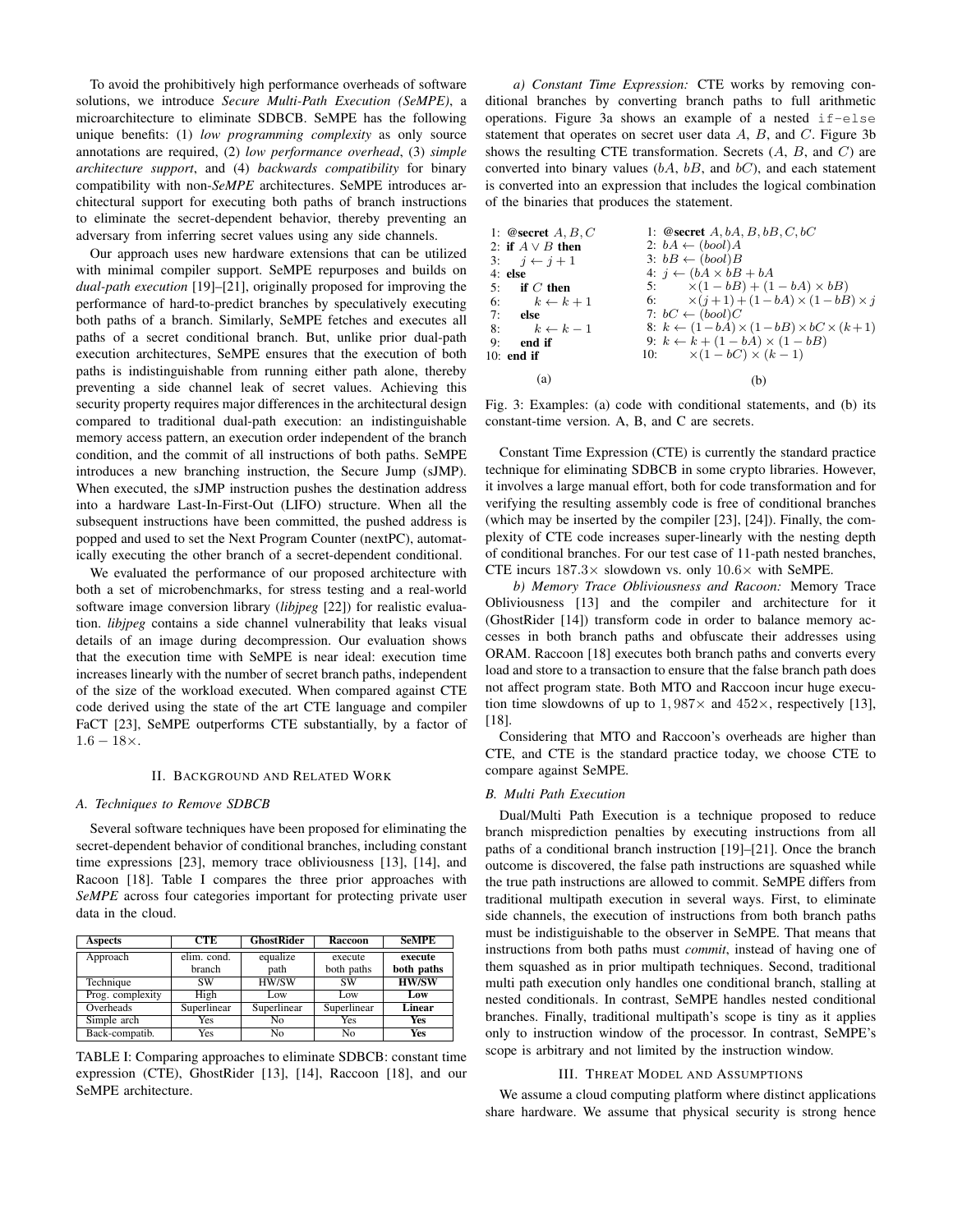we do not protect against physical attacks or physical side channels (such as power usage). The victim and the attacker may be separate processes in the same or different virtual machines scheduled to run on the same server. We assume a trusted hypervisor and OS that enforce address space isolation. We assume the attacker can measure timing at a coarse granularity, but has no access to hardware counters that track the victim's execution characteristics. The attacker can prime the cache and branch predictor state through its own execution and can infer the victim's working set, i.e., addresses of past reads and writes to memory, through a shared cache. The attacker knows or can guess the code that the victim is running. We only focus on SDBCB sources of side channels, as access pattern source is already dealt with by Oblivious RAM [15]. We note that SeMPE does not address Spectre/Meltdown-style attacks [25], [26], because they do not involve leaks due to secret-dependent branch behavior. Techniques for preventing Spectre/Meltdown are orthogonal to SeMPE.

We rely on the same input program assumptions used by Raccoon [18], i.e. (1) the program does not contain bugs that will induce application crashes, (2) the program does not exhibit undefined behavior, and (3) if multi-threaded, the program is data-race free. Because the proposed architecture executes all paths of a secure branch, an instruction in a false path may incur an exception, such as due to operating on an incorrect value (e.g. divide-by-zero). Such situations are normally acceptable even in a bug-free program, if the programmer assumes always-taken or always-not taken branch behavior for a specific secret.

## IV. SEMPE DESIGN

## *A. Foundation of Security*

The foundation for security of SeMPE is that executing both paths of a conditional branch that depends on secret is necessary to hide the secret. Assume a conditional branch with the following form, if (secret) P1 else P2 . Suppose that P1 and P2 are *exclusive*, i.e. do not share common instructions, and *minimal*, i.e. removing any instruction from P1 (or P2) changes the live out values of P1 (P2). Also suppose that P1 and P2 are bug-free and do not incur any terminating exceptions. We claim that:

## Claim. *For the secret to not be inferrable from the execution of P1 or P2, the minimum execution needed is all instructions of P1 plus all instructions of P2.*

To support the claim, consider the cases below. If only one of P1 or P2 is executed, secret is inferrable due to the behavior reflecting only one of them. If both P1 and P2 are executed entirely, the secret cannot be inferred as execution behavior no longer depends on the secret. Now suppose that we execute both P1 and P2 minus one instruction from P1. Since P1 is minimal, the correctness of P1 is affected. The important implication of the claim is that the execution time for the execution of both paths of a secret branch represents the *ideal* overheads. If there are N-deep nested conditionals, and each path incurs T time, the execution time is at least  $2^N \times T$  when secure.

## *B. Terminology*

In the presence of a control flow, a basic block contains the instructions of all the possible branch outcomes. All the instructions in the path of a secret branch are referred to as SecureBlock (SecBlock). The significance of SecBlock is that all instructions in SecBlock must be executed. The encapsulating (i.e. outermost) code starting from the secure branch to the joint point of its paths is referred to as the *secure region*. For a secret branch with two SecBlocks, we refer to the true path as valid block.



Fig. 4: Basic Blocks with Phantom Dependencies. Secure branch's true path is not taken (NT).

## *C. Expressing Secure Regions*

*a) Instruction Set support:* To support the SeMPE, the Instruction Set Architecture (ISA) is extended by adding a new instruction (eosJMP), and a unique prefix for branch instructions, called Secure Execution Prefix (SecPrefix). Branch instructions are coded as sJMP using the SecPrefix. The second modification is the addition of a new instruction that will be inserted as the first instruction in common between the two branch paths of the secure jump. The compiler inserts this instruction and displaces the instruction that used to be the join point of both branch paths. We refer to the new instruction as End-of-SecureJump (eosJMP). The instruction works as a backward jump to return the execution to the branch and take the other branch path.

#### *D. Challenges to Multi-Path Execution*

Multi-path execution introduces challenges in designing the pipeline. Consider a code example in Figure 4 with four basic blocks with several instructions in each basic block. Suppose that a secure branch's true path is not taken. Note that we have a read after write (RAW) dependence between instructions B and F ( $B \rightarrow_{RAW} F$ ), and between G and H ( $G \rightarrow_{RAW} H$ ). If BB2 is also executed, phantom dependences may be introduced. An execution sequence of BB1, BB2, BB3, and BB4 will introduce the following phantom dependences:  $B \rightarrow_{WAW} C$ ,  $C \rightarrow_{RAW} F$ , and  $D \rightarrow_{WAW} G$ . Likewise, if the execution sequence is BB1, BB3, BB2, and BB4, phantom dependences are also introduced. The dependences affect the correctness of the execution when both paths are executed. Phantom memory dependences are also possible, e.g,  $A \rightarrow_{MEM} I$ or  $E \rightarrow_{MEM} I$ .

In SeMPE, a secret branch must execute and *commit* both branch paths regardless of the branch predictor. To keep the hardware support simple, we choose to execute the paths sequentially: a secret branch is evaluated twice, as true for the first SecBlock and as false for the second SecBlock.

Phantom dependences are still introduced with sequential execution of SecBlocks. When a false-path SecBlock is executed, the architecture state such as the rename table and register file will be changed. Thus, when eosJMP is encountered and the execution needs to go to the alternate path, the architecture state prior to the SecBlock needs to be restored. Similarly, the architecture state corresponding to the true SecBlock must be in place (or restored) prior to exiting the secure region. Section IV-F discusses our approach to this problem. A similar phenomenon exists for memory dependences, except that memory values are not part of the micro-architectural state, so saving and restoring memory values is out of the scope of SeMPE's capabilities. We assume that programs are written or compiled with memory dependences already disambiguated.

#### *E. SeMPE Microarchitecture*

In traditional architectures, when a conditional branch instruction is encountered, the nextPC is set to either the following instruction (if the branch is not taken) or the target branch address (if the branch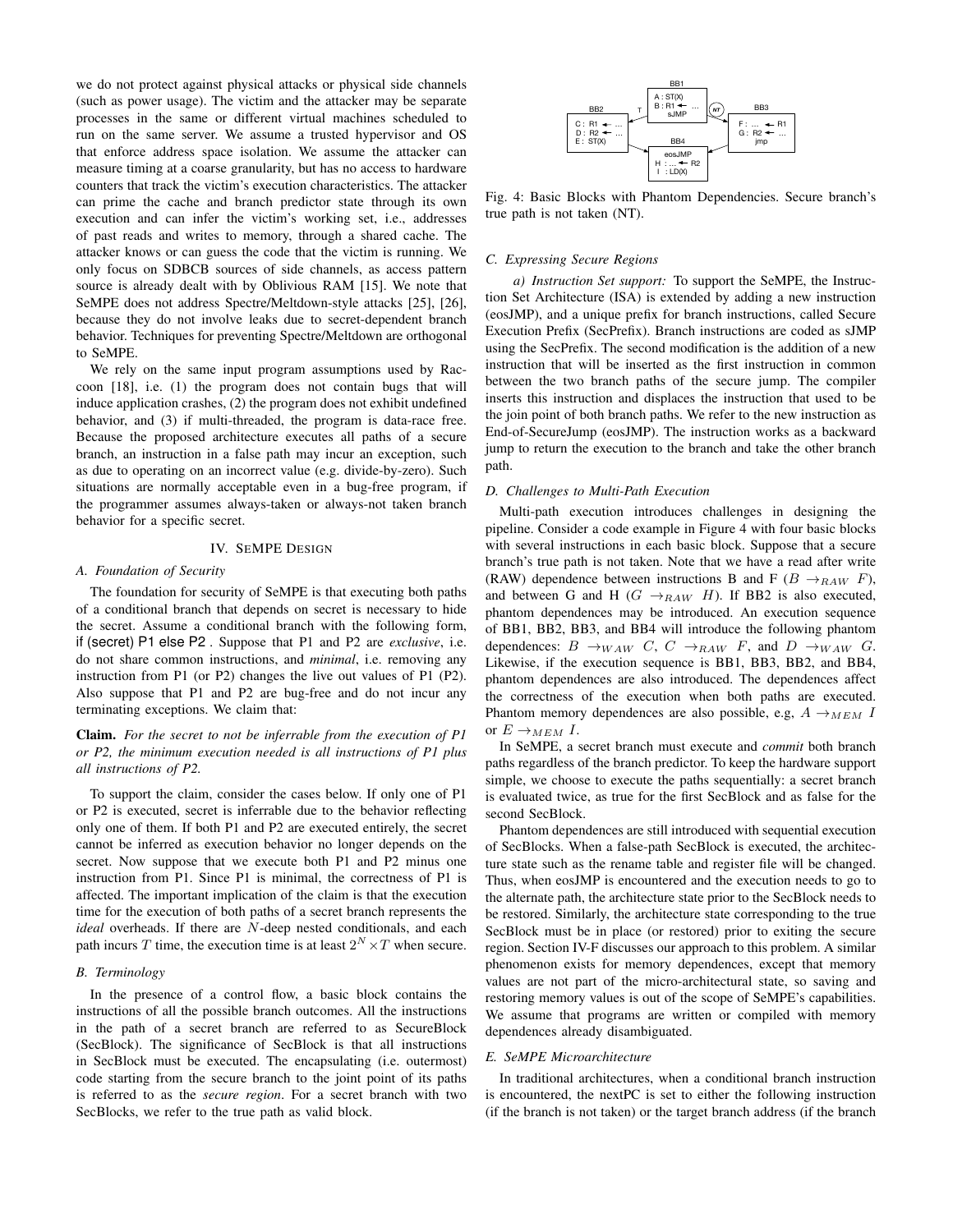

Fig. 5: Micro-architecture support for SeMPE. The branch outcome is saved in the T/NT bit field, where T is  $Taken$  and NT is  $NotTake$ 

is taken). The branch predictor outcome sets the nextPC based on the predicted outcome.

In SeMPE, sJMP must execute both paths, hence the branch predictor does not need to generate a prediction. Hence, the nextPC is always first set to the following instruction address, as if the branch condition is not true. The not-taken SecBlock is executed entirely, while the target address of the sJMP instruction is calculated. Once the target address is calculated, it will be saved and used by the eosJMP instruction to set up the nextPC, which corresponds to the first instruction in the second SecBlock. Not-taken path is always executed first hence no secret-dependent behavior can be observed by the attacker, including order of memory accesses and behavior of prefetcher. (We assume the attacker does not alter the code at runtime.) The target address is managed in a LIFO hardware structure, called a Jump-Back Table (jbTable), shown in Figure 5. The jbTable consists of multiple entries to support nested secret branches, with each entry containing the nextPC address, the branch outcome (T/NT), a valid bit (Valid), and a Jump-Back (jb) bit. When a sJMP is issued (Step  $(I)$ ), a new entry in the jbTable is created, with the Valid bit and jb reset. When the sJMP is committed, the calculated target address is written to the jbTable, and the Valid bit is set (Step  $(2)$ ). A sJMP instruction can only be issued if the prior jbTable entry has its Valid bit set, otherwise it must stall from issuing. In this way, the jbTable will be faithful to LIFO to ensure that the the correct Valid bit is set for the correct sJMP.

At the end of the first SecBlock, the eosJMP is executed and committed (Step  $(3)$ ). At that time, the most recent jbTable entry is looked up. If the jb is not set (when the eosJMP is encountered for the first time), the address field of the most recent entry is copied to the nextPC (Step  $(4)$ ), and the jb is set (Step  $(5)$ ). If, instead, the jb is already set, this indicates that the second SecBlock of the sJMP has been executed and the corresponding entry of the jbTable can be removed. The existing issue queue presents a valid bit for each source operand, called V1 and V2 [27]. In the simplified issue queue entry in Figure 5, assuming two source operands, the V1 and V2 bits are set when the corresponding operand are ready, or ignored when the operand is not used. In existing microarchitectures, the V2 bit remains unset for conditional branches and not used. SeMPE sets it when the Valid bit of the  $\{b$ Table is set. A nested sJMP can be issued (Step  $(\delta)$ ) only if the jbTable is empty or the last sJMP in the LIFO is executed, i.e., the Valid bit is set and copied in V2. We don't need to modify the existing issue queue. The use of a LIFO structure allows the handling of a nested sJMP with low hardware complexity, without the need of more complex random-access structures, and without adding address comparison logic. When running a SecBlock, we may encounter nonsecret branch instructions. In contrast to sJMP instructions, they will consult (and update) the branch predictor. The sJMP does not need to

use the branch predictor, because we know in advance we will execute both path despite the value of the secret. If the pipeline is flushed due to a branch misprediction, the flushing works as follows. For each sJMP squashed in the Reorder Buffer (ROB), from the newest to the oldest, the most recent jbTable entry is deleted. The ROB will contain, at any time, the sJMP instructions representing SecBlock whose Program Counter (PC) has not "jumped back" yet, i.e. jb is still invalid. Since the address contained in the jbTable will be used as nextPC only when the eosJMP is committed the first time, we can guarantee the correctness after the pipeline flush.

Since each entry of the table deals with one sJMP instruction in a secure region, the number of jbTable entries is equal to the maximum number of nested sJMP the architecture can handle. The total size of jbTable is small. Each jbTable entry equals to the size of a register  $(64 \text{ bits}) +$  two bits (jb and Valid bits). Even with 30 entries, jbTable has less than 256 bytes. We believe a few dozen entries should be sufficient, because outside of recursion, deeply nested secure branches are rare. Our investigation reveals that the degree of sJMP nesting on a cryptographic algorithm is likely much less than a dozen. Dealing with secret user data may require a higher nesting degree, but unlikely to be beyond 30 in most situations. Furthermore, the compiler can reduce the nesting degree by collapsing multiple conditionals into a single one with a larger expression. For example, if  $(A) \{if (B) ...\}$ can be converted into if  $(A \text{ and } B) \{...\}$ . Recursion may be either rejected at compile time, or made to trigger exception at run time. It is up to the exception handler whether to stop program execution, or to continue execution of the branch as non-secure. We note that such restrictions are also common in CTE.

## *F. Dealing with Phantom Register Dependences*

Phantom register dependences are false register dependences that occur between both paths of a secure branch. To manage them, we consider several architecture solutions. The first solution considered was the Lazy Register Spill (LRS). LRS uses a cache-like rename table with tags, similar to [28]. The tag identifies the SecBlock, allowing to spill only modified registers. Unfortunately, LRS complicates the rename table and affects instructions not belonging to SecBlock. Our goal is to keep hardware changes low without impacting the performance of the rest of the program. The second technique we considered was the use of a Physical Register Snapshot (PhyRS) mechanism to restore the contents of the register file and the Register Alias Table (RAT) at the end of both paths, depending on the secret.

The implementation needs two snapshots per nested SecBlock, containing the register file and the Register Alias Table (RAT). The first snapshot is taken prior to the execution of a SecBlock, right after the sJMP is committed. The second snapshot is taken at the end of the execution of the not-taken path, when the eosJMP is committed for the first time. At the end of the SecBlock, the register file and the RAT are rebuilt using the correct snapshot, according to the branch outcome. For saving snapshots, we considered the combination of scratchpad memory and register spilling. The Scratchpad Memory (SPM) was used as a temporary buffer to mitigate register spilling before any nested SecBlock. This solution solves the problem of false register dependences between paths but introduced an excessive performance overhead during the memory spilling of the content of the SPM. In modern architectures, it is common to have hundreds of physical registers [29]. Saving all physical registers and the RAT [30] produce too much snapshot spilling to memory, especially for deeply nested conditional branches. Therefore, we choose a third design based on Architectural Register Snapshot (ArchRS) mechanism instead. The main difference is that only architectural registers are saved in the Scratchpad Memory (SPM), the number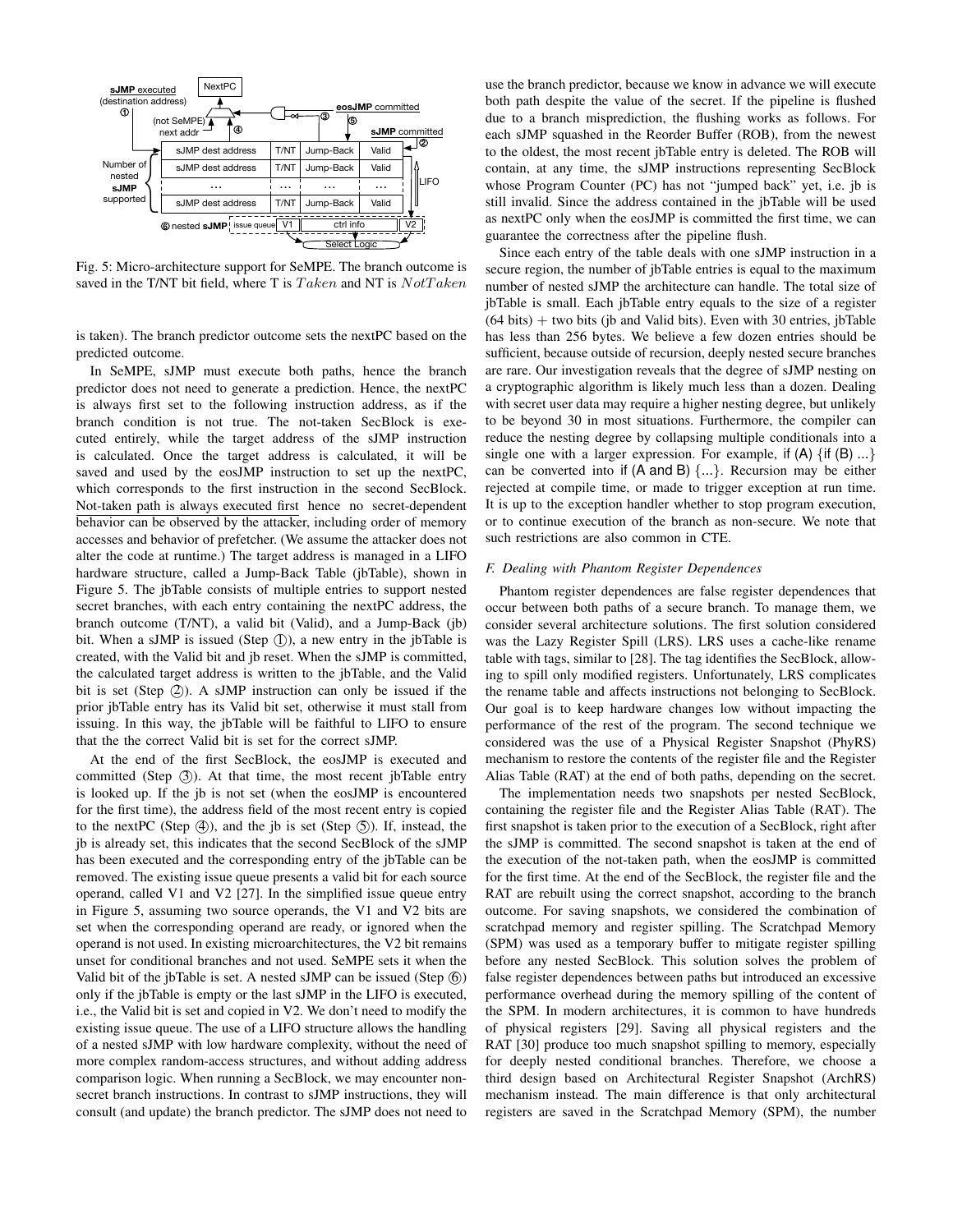of which is much lower than the physical registers. Assuming  $N$ nesting level, the nesting level is used as an offset to access the SPM during saving and restore. Along with the two architectural register states, one before entering the SecBlock and another after the NT-Path execution, the SPM contains two bit-vectors. Each vector contains many bits to the number of architectural registers. The vectors track the architectural register modified during the two paths, Taken Path (T-Path) and NotTaken Path (NT-Path), and will be used to restore the correct content of the architectural register at the end of SecBlock. A pipeline drain is added at the beginning of SecBlock. All the registers are saved when the sJMP is committed, and only modified registers are saved when the first eosJMP is committed. After the NT-Path the contents of the registers are restored from SPM. After the T-Path, the content of the architectural registers is updated with the correct value according to the secret.

At the end of a SecBlock, the register restore phase takes place. The registers modified in at least one of the two paths are read from the SPM. Depending on the branch outcome contained in the corresponding jbTable entry, the register is overwritten with the correct value.

## *G. Compiler Support for SeMPE*

The benefits of SeMPE depend on correct usage of the ISA's two new instructions, SecureJump and End-of-SecureJump. These instructions mark the beginning and end of secure branches due to conditional branches on secret values. Such usage can be automated in the compiler, however, using a combination of information flow algorithms that track secrets and existing control- and data-flow analyses available in modern compiler frameworks, e.g., LLVM. Using SeMPE correctly requires identifying the branches of secret values. Automatic identification is possible by leveraging existing work on information flow analysis [31]–[36].

Once the compiler has identified which conditional branches involve secrets, the compiler can identify which basic blocks of the control-flow graph are the secure blocks. The compiler insert the secret-dependent branch with an sJMP where it would normally insert a JMP, and insert a eosJMP at the join point of the branch's two paths.

## V. EVALUATION METHODOLOGY

To evaluate our scheme, we use three sets of workloads: crypto benchmark (for functional testing), microbenchmarks (for stress testing), and a real-world application (for performance testing). The crypto benchmark is an asymmetric encryption algorithm RSA, which encrypts and decrypts plaintext for a set amount of times with different keys.

The microbenchmarks are computation kernels with customizable nested conditional branches that depend on secret, with several different workloads on the Taken path of the branch. The parameters of the microbenchmark are (1) the number of iterations of the entire secure region (*I*) and (2) the nesting depth and width of each iteration (*W*). We vary I and W to produce over 700 combinations; each combination runs for at least 100 million instructions.

| issue (micro-ops)<br>$8 \mu$ ops     |  |
|--------------------------------------|--|
| 12 $\mu$ ops / cycle                 |  |
| 256 INT, 256 FP                      |  |
| $32+32$ entries                      |  |
| DL1 32KB, IL1 16KB, L2 256KB, 2w     |  |
| 4M <sub>R</sub>                      |  |
| 216KB (up to 30 snapshots supported) |  |
| 64 Bytes/cycle R/W                   |  |
|                                      |  |

TABLE II: Haswell-like Baseline microarchitecture model.

The real world benchmark is a library djpeg from *libjpeg* library that converts JPEG images into one of PPM, GIF, and BMP; each case varies in behavior. The secrets for this benchmark are matrices that represent the color and intensity of image pixels.

We compare SeMPE against CTE written using the state of the art domain-specific language Flexible Constant-Time Programming Language (FaCT) [23], [24] and its compiler. The benchmark were compiled with clang/llvm on GNU/Linux, with secret-dependent code into its own compilation unit and manually checked against side channel inadvertantly reintroduced at compile time. FaCT was not used for djpeg due to many limitations of the language and compiler (e.g. no floating point support, etc.).

We use gem5 simulator [37] modelling the baseline as an outof-order processor configured similar to the Intel Haswell [38] microarchitecture. The baseline differs from recent microarchitectures in terms of the cache size, to adjust for the benchmarks' smaller working set. The major differences with Haswell are reported in Table II.

# VI. EVALUATION RESULTS

*a) Real-World Application Results:* Figure 6 depicts the performance of djpeg of SeMPE over the baseline architecture with no security protection, for three output formats and input file sizes. The overheads vary between 31% and 87% across image output formats, but not much across image sizes. Across the three image types, the number and type of instructions differ and the number of decode steps for each file type also differ, hence they produce different performance overheads. The overheads are quite reasonable considering the large amount of secrets being protected, i.e. large image data.



Fig. 6: Execution time overhead for libjpeg with different image output format, varying input size.

*b) Crypto and Microbenchmarks Results:* Figure 7a shows the slowdown factor (in log scale) of SeMPE (solid lines) and CTE (dashed lines) versus non-secure baseline, as the nesting depth  $W$ increases along the x-axis. SeMPE executes both paths of a secretdependent branch, hence we expect that the execution time with SeMPE will be roughly linearly proportional to the number of branch paths executed. The figure mostly confirms it: SeMPE slows down the benchmarks by  $8.4 - 10.6 \times$  when  $W = 10$  (11 branch paths). CTE, on the other hand, slows down the execution between 12.9 − 187.3×, as it executes all branch paths *plus* unrolling all the expressions that were part of the conditional statements (Figure 3b).

Figure 7b compares the slowdown (geometric mean across benchmarks), against theoretical ideal in which the execution time is equal to the number of branch paths (ideal). The figure shows that CTE is usually over  $5\times$  slower vs. ideal. Surprisingly, SeMPE outperforms ideal when the nesting level is deep. This can be attributed to the *prefetching effect*, where both paths of a branch may have overlapped working set. Executing one path warms up the cache for the alternate path, accelerating the alternate path when it executes.